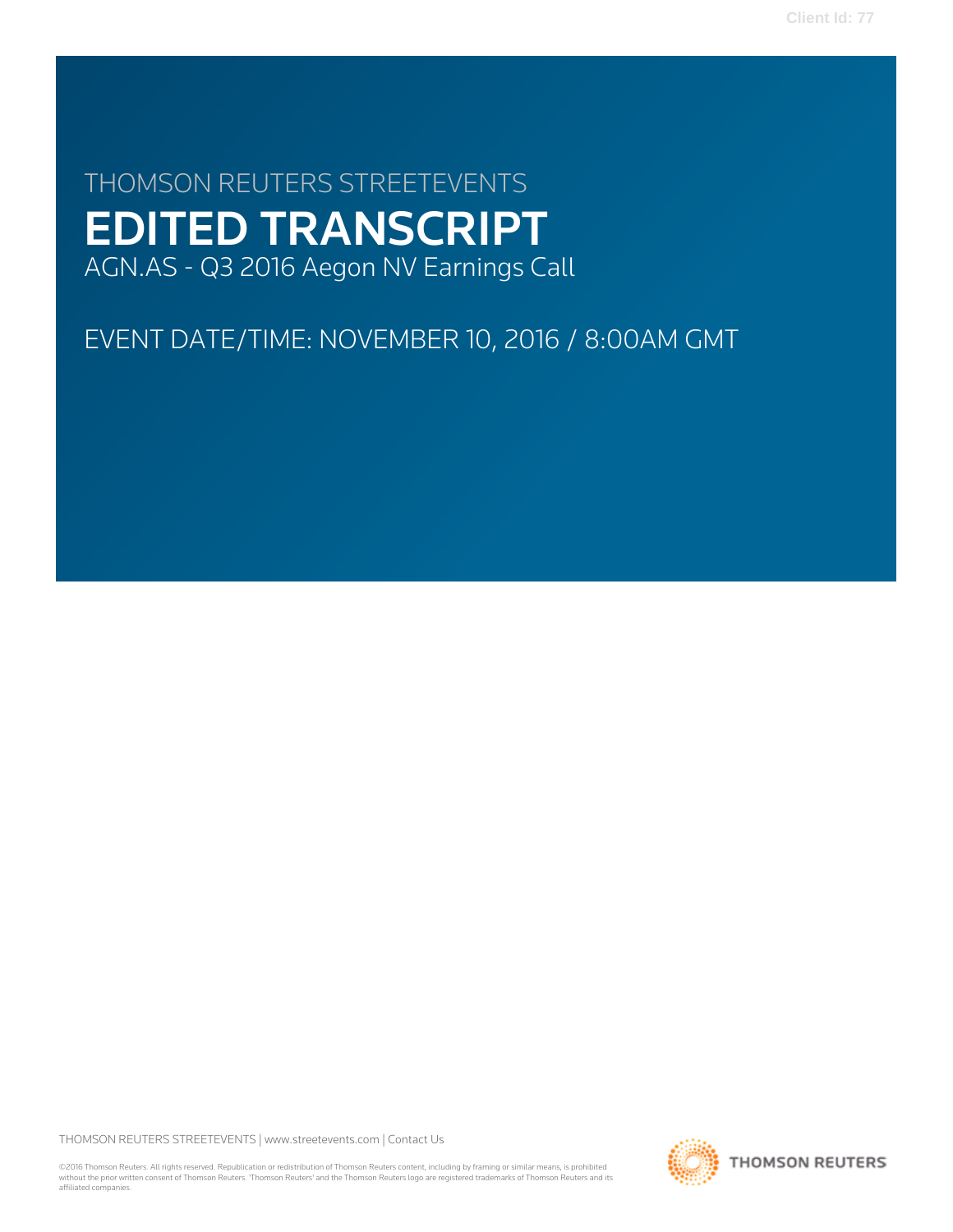### **CORPORATE PARTICIPANTS**

**[Willem van den Berg](#page-1-0)** Aegon NV - Head of IR **[Alex Wynaendts](#page-1-1)** Aegon NV - CEO **[Darryl Button](#page-5-0)** Aegon NV - CFO

### **CONFERENCE CALL PARTICIPANTS**

**[Ashik Musaddi](#page-4-0)** JPMorgan - Analyst **[Arjan van Veen](#page-5-1)** UBS - Analyst **[Gordon Aitken](#page-7-0)** RBC Capital Markets - Analyst **[Matthias de Wit](#page-9-0)** KBC Securities - Analyst **[Andy Hughes](#page-10-0)** Macquarie Group - Analyst **[Nick Holmes](#page-11-0)** Societe Generale - Analyst **[Nadine van der Meulen](#page-12-0)** Morgan Stanley - Analyst **[William Hawkins](#page-13-0)** Keefe, Bruyette & Woods - Analyst **[Steven Haywood](#page-14-0)** HSBC - Analyst

### **PRESENTATION**

#### **Operator**

<span id="page-1-0"></span>Good-day and welcome to the Aegon third-quarter results analyst and investor conference call. Today's conference is being recorded. And at this time I would like to turn the conference over to William. Please go ahead,

### **Willem van den Berg** - Aegon NV - Head of IR

Thank you. Good morning, everyone, and thank you for joining this conference call on Aegon's third-quarter 2016 results. As always, we will keep this presentation short, leaving plenty of time to address your questions.

We would appreciate it if you take a moment to review our disclaimer on forward-looking statements, which is at the back of our presentation.

<span id="page-1-1"></span>After the prepared remarks our CEO, Alex Wynaendts, will be joined by our Chief Financial Officer, Darryl Button, to answer your questions. I'll now hand it over to Alex.

### **Alex Wynaendts** - Aegon NV - CEO

Thank you, Willem, and good morning to everyone. Thank you for joining us for our 2016 third call -- earnings call. So, overall, we are pleased with the progress we made this quarter. And I would like to begin by providing you with a brief overview of the key elements.

As you are aware, we review actual and economic assumptions annually, in the third quarter. This year the review led to a charge of EUR81 million, which was primarily related to our long-term care business in the US. Given this limited impact, we report a strong net income of EUR358 million.

Our underlying earnings were supported by the benefits coming through from our successful expense-savings program. These were, however, offset by the impact of adverse US-mortality experience and the impact of low interest rates.

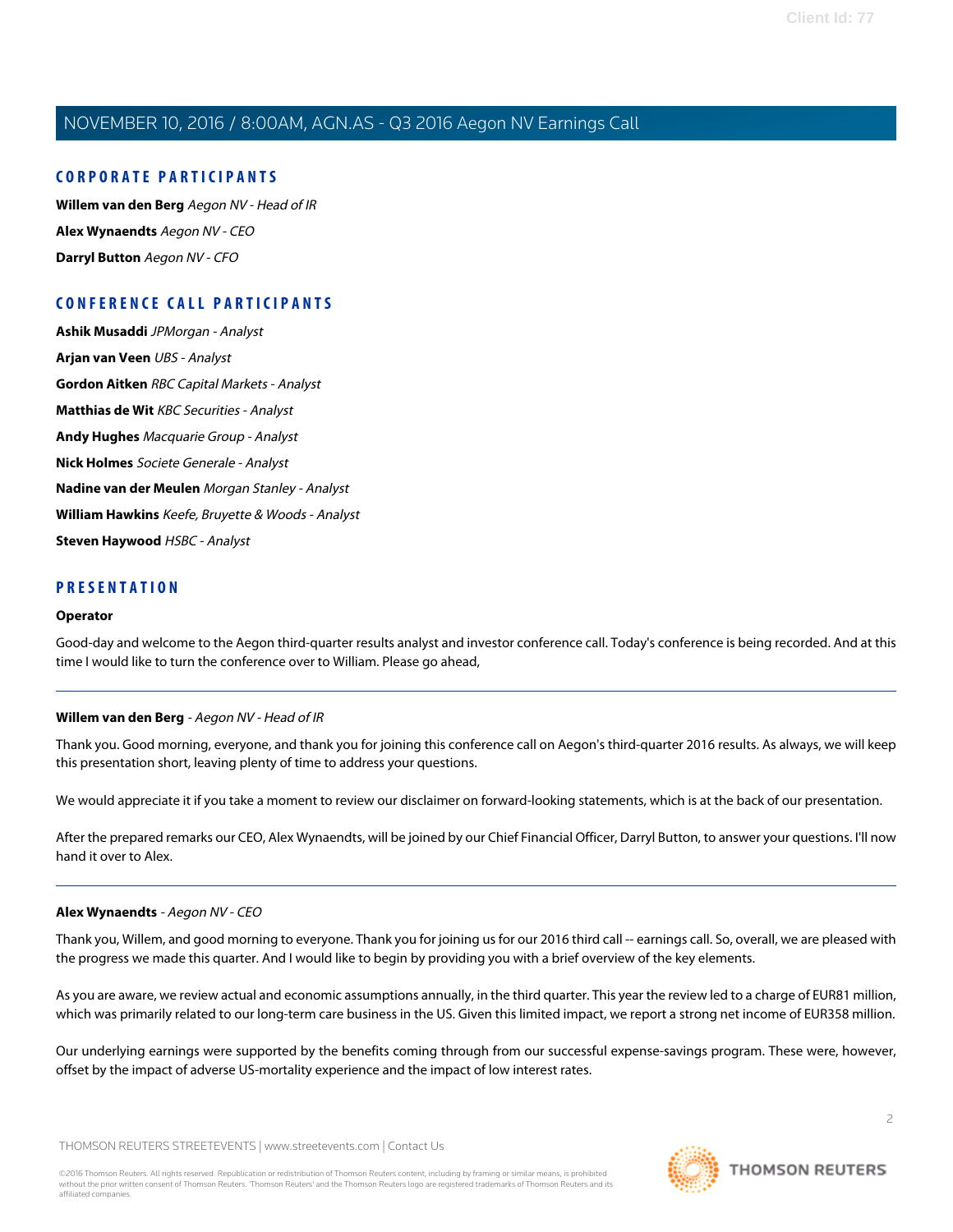Despite volatile markets, our Solvency II ratio remained stable, within our guided target range at an estimated 156%. At the same time, we continue to have strong sales from our deposit businesses.

Let's now look at our underlying earnings for the quarter in more detail on slide 3. As you can see, underlying earnings before tax amounted to EUR461 million. Earnings were positively impacted by growth in a number of our fee-based businesses and the continued strong progress of our expense-savings program, as expenses in the US decreased by approximately 8% year-on-year.

These positives were, however, more than offset by adverse-claims experience, lower reinvestment yields, and the divestment of our UK annuity book. Claims experience in the Americas was driven by adverse-mortality experience in our universal life business. And I will discuss our recent mortality results in greater detail later in our presentation.

Similar to last quarter we experienced lower reinvestment rates, which impacted earnings by EUR23 million, as interest rates declined further. As you can see, earnings from Asia and asset management were lower. The results last year included a favorable intangible adjustment in Asia. And in asset management expenses were up this quarter as we're investing in the future growth of our business.

Finally, earnings were impacted by the strategic disposal of our UK annuity book.

Let me now run you through how we successfully reduced our expenses in the first nine month of this year. I'm pleased to share with you today that we have already achieved annualized expense reductions of EUR87 million, exceeding our full-year target 2016, of EUR56 million. And that we are accelerating our efforts towards reaching our target of EUR200 million by the end of 2018.

In the US we continue to see the benefits of our voluntary-separation center plan, which contributed to the significant savings achieved this quarter. The result; the run-rate savings in the US increased to \$75 million, or EUR67 million, for 2016. In the Netherlands and at the holding we are also well on track to achieve the planned expense savings. And we continue to make good progress towards our 2018 target.

Here, I would like to stress again that our expense-savings program is being executed in such a way that we maintain our high customer-service levels, while continuing to invest in digital solutions.

I would now like to turn to slide 5, which illustrates the development of our recent claims experience. As I mentioned earlier, this quarter we experienced adverse mortality in our US universal life business. This [core] adverse result is [close to weigh] two standard deviation events in which the frequency and especially the severity of claims of over \$5 million were much higher than we would normally expect.

As you can see on the slide, the severity of claims below \$5 million has been relatively stable over recent quarters. I would like to remind you here that some volatility in our mortality results is to be expected, which is the result of lower reinsurance coverage, following recaptures in 2014 and 2015.

As we have indicated before, mortality results are expected to fluctuate by two standard deviations, which equates to plus or minus \$50 million in one out of every 10 quarters.

I would now like to move on to the next slide and discuss our net income. I'm pleased with our net income of EUR358 million this quarter, a significant improvement over the same quarter last year. As I have just highlighted, we reported underlying earnings of EUR461 million, while non-underlying earnings in Q3 totaled a positive EUR48 million.

Fair-value items, which amounted to an EUR84 million gain, benefited from credit-spread tightening and favorable alternative investments in the US, as well as positive real-estate revaluations in the Netherlands. Spread markets continue to be benign, resulting in net recoveries of EUR6 million for the quarter.

Other charges, which amounted to EUR72 million, include assumption changes, model updates and other items. I will now provide you with more details on these following slides.

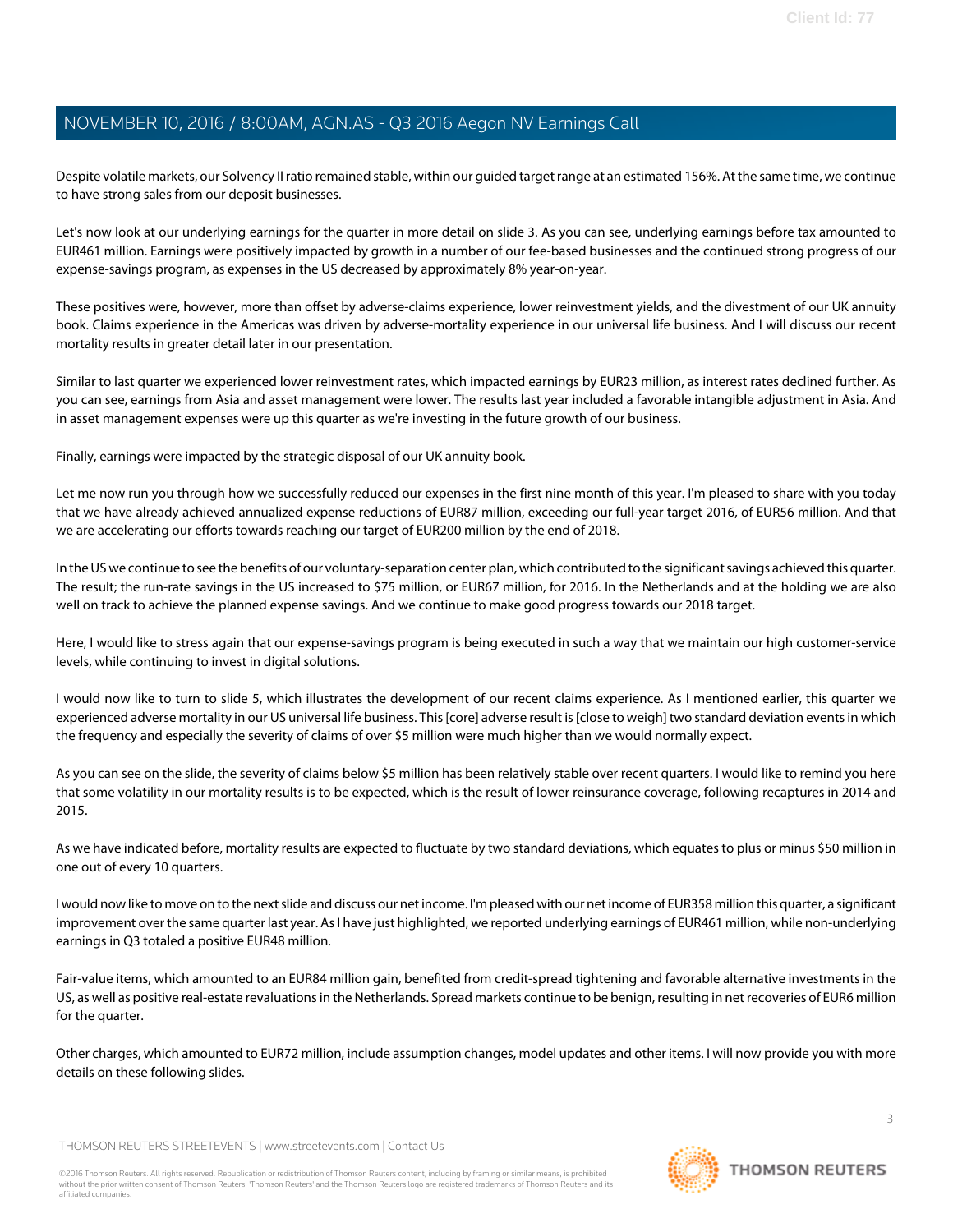These core-assumption changes and model updates amounted to an EUR81 million loss. These items were previously reported across underlying earnings, fair-value items, and other charges. As of this quarter, we report all assumption changes and model updates in other charges. We have made this change to improve the transparency of our results.

The main driver for the loss following the annual assumption review was our long-term care business in the US, where we recorded a loss of EUR100 million. While we continue to take a number of management actions in this line of business, the review led to a charge driven by experience updates, including morbidity, termination rates and utilization assumptions.

For the other businesses lines in the US assumption changes and model updates largely offset each other, while in the Netherlands, model updates related to the guarantee provision resulted in a benefit of EUR28 million.

From a capital perspective, the positive effects from assumption change in the UK and the Americas were offset by the implementation of updated longevity assumptions in the Netherlands. Overall, these have an immaterial impact on our Solvency II ratio, as well as on our capital generation, going forward.

Let me now turn on slide 8 to our capital position for the Group. Since Solvency II came into force our ratio has been well within the target range of 140% to 170%. And at the end of the third quarter stood at an estimated 156%. The capital generation this quarter contributed 2% to our Solvency II ratio. This increase was offset by 2016 interim dividends.

Assumption changes and model updates had an immaterial effect on the capital position of the Group, as I highlighted on the previous slide. Market impacts were negative this quarter, which was mainly due to the impact of lower interest rates and credit spreads on Aegon's own-employee pension plans.

In the Netherlands the lower benefit from the volatility adjustor, which declined from 18 to 10 base points, also negatively impacted the ratio. This was offset by management actions.

Let me now turn to our holding excess-capital position which remained stable at EUR1.1 billion for the quarter. The holding received EUR300 million in dividends, as the Americas accelerated part of their final 2016 dividend, in addition to regular quarterly dividend from asset management.

These remittance offset the neutralization of the 2015 final stock dividends and the payment of the 2016 interim cash dividend of EUR0.13 per share paid in the third quarter.

Let me now turn to slide 10 where we will discuss our sales for the quarter. We are pleased with our strong gross deposits in retirement plans and asset management, which increased 19% year-on-year, to nearly EUR25 billion. The retirement plans' gross deposits increased mainly as a result of higher takeover and recurring deposit in the US.

In asset management gross deposits were also higher, as a result of strong sales at our Chinese joint venture, as well as higher inflows in the Netherlands and the Americas. Net in -- outflows, however, amounted to EUR2.3 billion, mainly driven by the block of business acquired from Mercer. These outflows are in line with anticipated [less] behavior after the acquisition from Mercer's retirement business and are reflected in the purchase price.

Elevated outflows on the acquired business are expected to continue until early 2018 as the business is being converted onto our platform. Customers that have transferred to the America platform have provided very positive feedback both in terms of the technology at their disposal and the customer service received.

The result of this acquisition and our ongoing global partnership with Mercer we are very pleased that Transamerica's record-keeping business has just been named at the core record keeper for new Mercer defined-contribution offering in the US. And we anticipate that this partnership will add a meaningful number of retirement-plan customers to our DC platform driving both skill and efficiency.

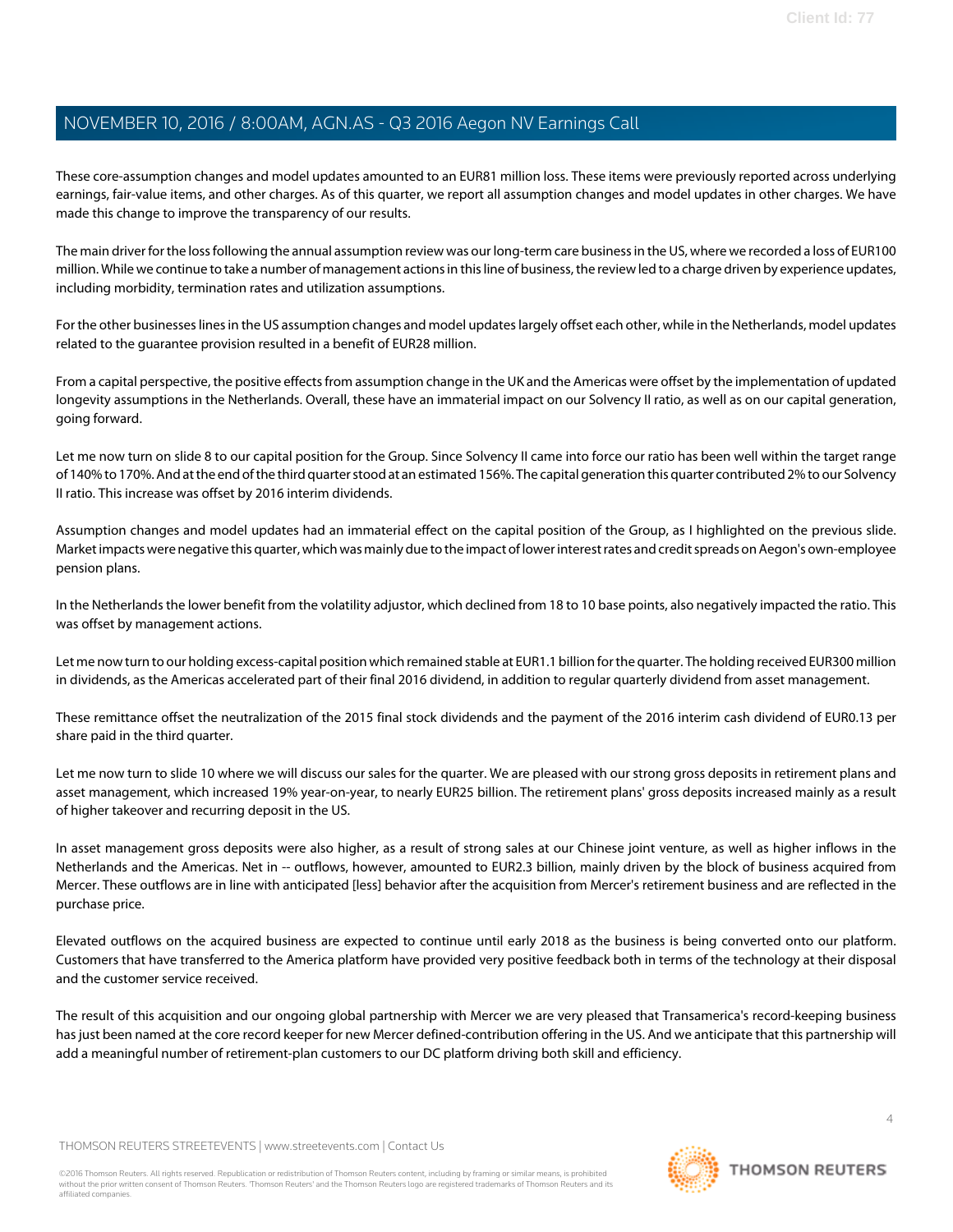Accident and health new-premium production declined to EUR218 million, mainly as a result of our decision to exit certain products in the Americas. Finally, new life sales were down 15%, reflecting our continued focus on profitability of sales in the current low interest-rate environment. This is also, in part, a reflection of our strategic shift to focus of fee-based business which I'd now like to take you through on slide 11.

As you can see on the slide, since 2010 we have nearly tripled the percentage of earnings derived from fee-based businesses from 16% to around 44%. Together, these businesses now manage or administer over EUR650 million of assets. Focusing more on fee-based business makes Aegon less vulnerable to the current low interest-rate environment, increases our return on equity, and allows for a more efficient capital management.

This is evidenced by the growth of our free cash flows from our fee-based business, which has significantly increased over recent years. And good examples of our increased focus on fee businesses are the acquisition of Mercer's DC business in the US and the transformation of our operations in the UK. And there we divested our annuity book and acquired Cofunds' and BlackRock's pension business to become the market-leading platform.

To close, on slide 12, I would like to summarize the key elements from this quarter. So far, we have achieved run-rate expense savings of EUR87 million, which is significantly ahead of our 2016 target. The same time, despite volatile market conditions, we have maintained a stable capital position with an estimated Solvency II ratio of 156%.

And we've also been able to maintain a stable holding excess-capital position while returning EUR950 million to shareholders in 2016. I remain confident that we will continue to make significant progress towards our 2018 targets.

As I'm sure you all know, this is the last results call that Darryl and I are doing together, before he leaves Aegon at the end of the month. Darryl has made a huge contribution to our Company over the past 17 years for which I would like to really thank him. And it's been a particular pleasure to serve with him on the Executive Board.

So, unfortunately for the last time together, Darryl and I are ready to take your questions. Thank you.

### **QUESTIONS AND ANSWERS**

### <span id="page-4-0"></span>**Operator**

Thank you. (Operator Instructions). We will now take our first question from Ashik Musaddi, JPMorgan. Please go ahead.

### **Ashik Musaddi** - JPMorgan - Analyst

Hi. Good morning Alex. Good morning Darryl. Just a couple of questions I have.

One, can you just give us some indication about the Solvency ratio for the local unit? I guess you're not giving the exact numbers, but any sort of indication what has volatility adjusted in done. I mean, is your --? What is the longevity impact on Netherland, etc.? So, some color on that.

And, secondly, can you give us a bit more color on what sort of assumption changes you have done in long-term care? And what is it leading to? I mean, is it just (inaudible) or should we be expecting any sort of further assumption changes? Or do you think it's more or less done?

Because we saw actually this spike in the mortality, as well, recently. So, how should we square up things? Are there more to come? Or do you think it's good? Because, for example, last year you clearly flagged that this model updates, most of them were done. And clearly today we haven't seen any negative impact from that. So, any sort of indication like that for this long-term care business would be good, as well.

### Thank you.

And, by the way, really well done today. It was a good set of numbers. Thank you.

THOMSON REUTERS STREETEVENTS | [www.streetevents.com](http://www.streetevents.com) | [Contact Us](http://www010.streetevents.com/contact.asp)

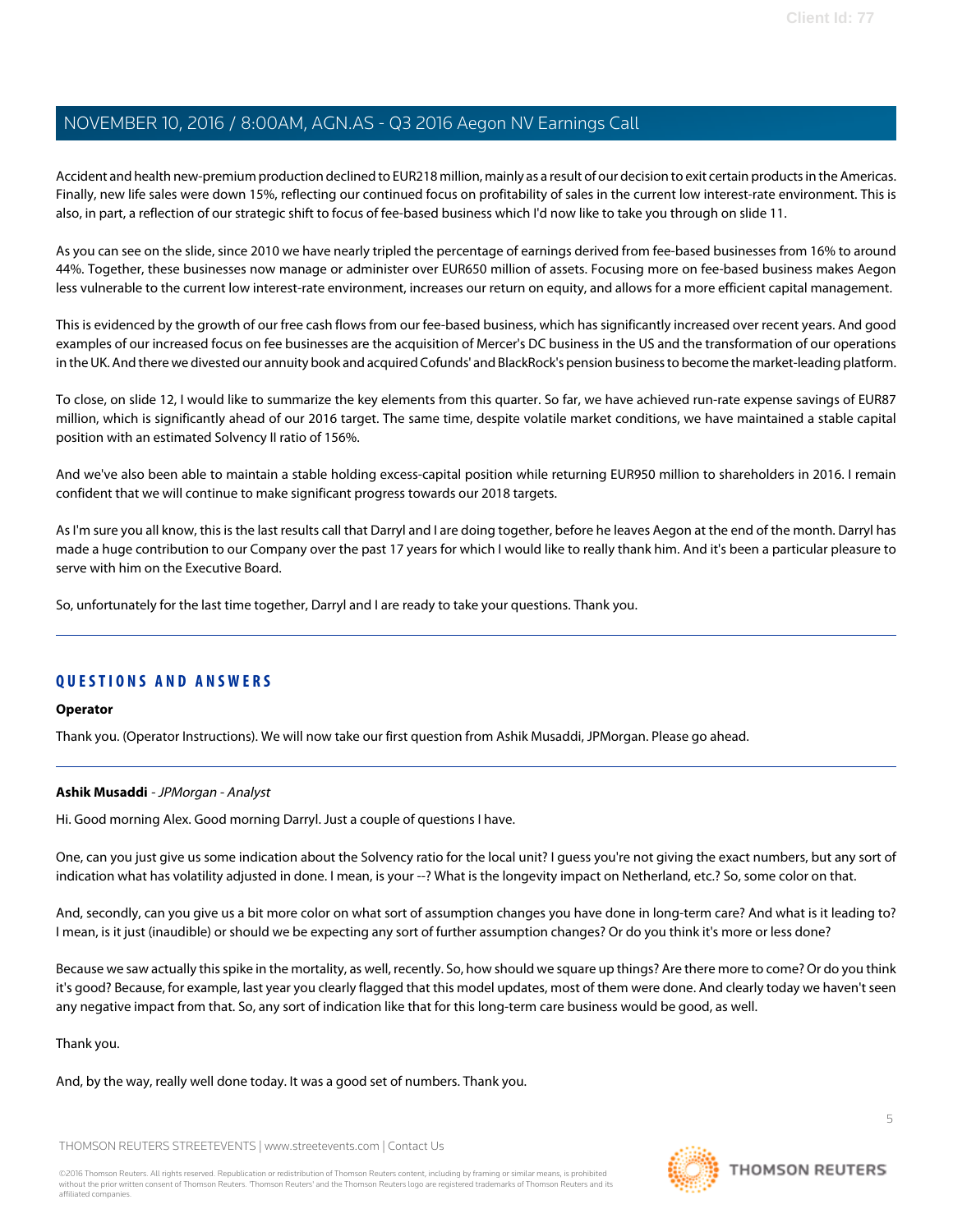### <span id="page-5-0"></span>**Darryl Button** - Aegon NV - CFO

Thanks, Ashik. It's Darryl. I'll try and take those questions.

Solvency II, we aren't disclosing the local unit capital ratios on the odd quarters anymore, so I'm going to try to stick to that. But just to give you a general feel, the Group ratio is down 2 points. That was largely due to the Netherlands. And it was the predominant issue was in fact the tightening of the EIOPA volatility adjuster. I would put it broadly in the range of 5 to 10 points. And that's probably as much detail as I'm prepared to give.

On the long-term care assumption changes, it was really just claims strengthening. And so we have done a lot of work to take a look and break down the long-term care claims analysis by site of care.

A lot more analysis and detailed analysis went into this years' assumption changes. And it was really the trend that we saw on predominantly termination rates for people that were already on claim. That was the biggest driver. And we were able to break that down by site and that led to about EUR100 million charge, about \$110 million charge on long-term care.

In terms of the rest of it you're right. I'll just acknowledge the rest of the model updates and assumption changes have come in pretty low and we're pleased with that. So, it --.

### **Ashik Musaddi** - JPMorgan - Analyst

So, with respect to the long-term care, should we be not expecting any more, going forward, based on your current knowledge? Or there could be more coming in, in coming quarters?

### **Darryl Button** - Aegon NV - CFO

Well, I mean, we make -- we did a detailed review of -- these are long-term assumptions. We've really put in place claims assumptions now that track with the experience we've been seeing. So, I'm not expecting to have to reopen those.

There are other assumptions, obviously, that make up the book. I think, as you're aware, we are rate-increasing that book and we continue to rate-increase that. As long as we continue to get the momentum that we're seeing on the rate increases I don't see a need to reopen those assumptions.

### **Ashik Musaddi** - JPMorgan - Analyst

Okay. That's very clear. Thank you.

#### <span id="page-5-1"></span>**Operator**

Thank you. We will now take our next question from Arjan van Veen, UBS. Please go ahead.

#### **Arjan van Veen** - UBS - Analyst

Thank you. If I just may follow up on the Netherlands Solvency position? Now, Darryl, you were very confident at the second quarter to upstream the EUR225 million reduced target for the Netherlands. I'm just curious, given that the Solvency ratio was [154%] at June and you're indicating it's probably reduced 5 to 10 points because of the volatility adjuster changes, whether you still have that confidence.

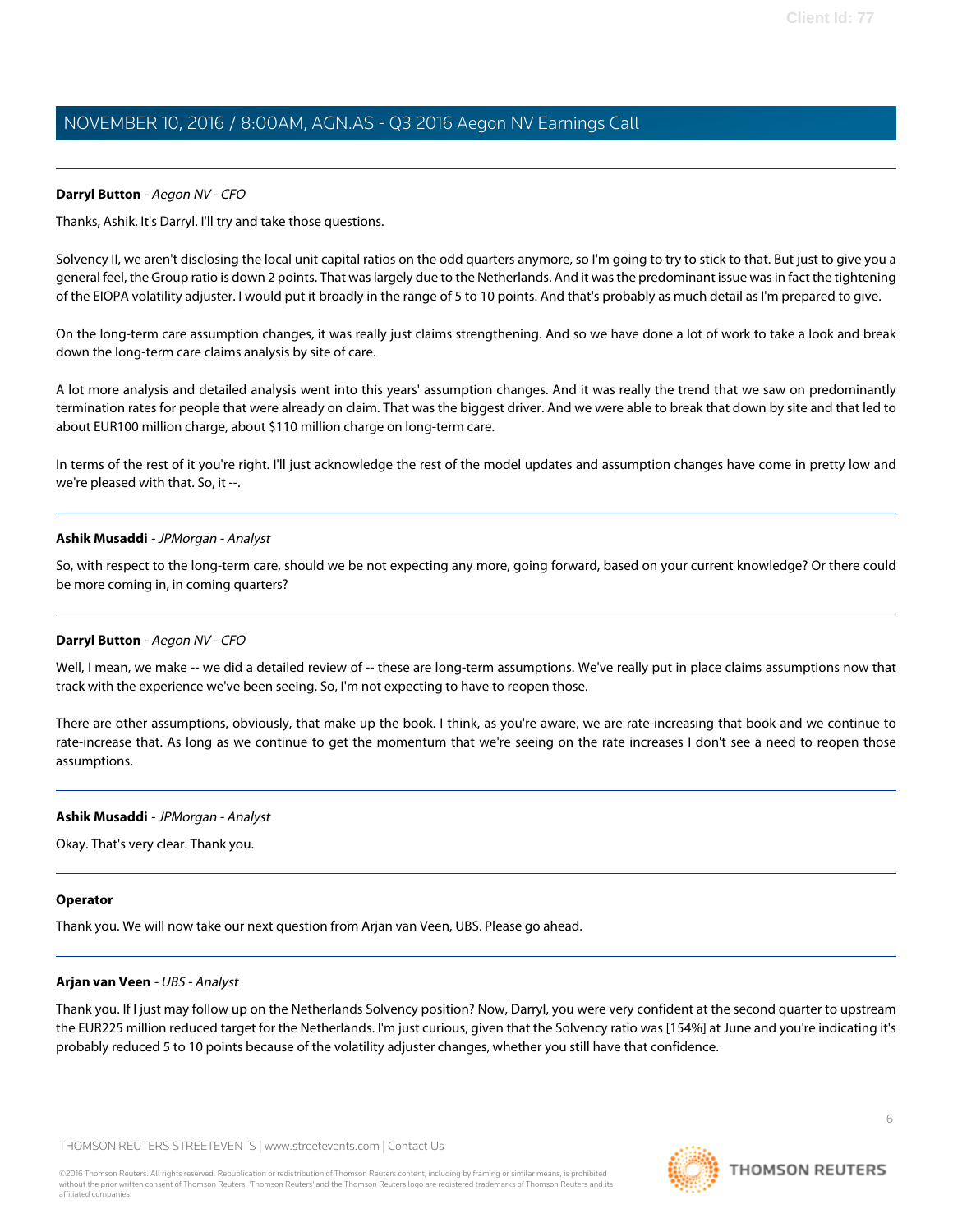And if you maybe also could give some color or reaffirmation of guidance as to your total up-streaming of dividends from your various divisions is now EUR1.2 billion, reduced from EUR1.3 billion, at the beginning of the year. So, just if you could reaffirm you're still on track for that.

Thank you.

### **Darryl Button** - Aegon NV - CFO

Yes. So, as it relates to dividends from the Netherlands, I'll repeat what I said last quarter. I'm expecting a dividend from the Netherlands this year, but it'll be lower than what we are deeming our capital generation to be around that EUR225 million level, as you mentioned.

So, expecting a dividend, but it's going to be lower than what I would see as our annual capital generation.

### **Arjan van Veen** - UBS - Analyst

And just on that, Darryl, so the total target you're happy with is just going to come from other divisions?

### **Darryl Button** - Aegon NV - CFO

Yes. We're still on target to meet the \$1 billion dividend up-streaming from the US. Actually we're at about the 80% mark on that. We did upstream and bring some remittances from the US in the third quarter. So, that's where the largest dividends for the Group obviously will continue to come from.

We also brought up some remittance from asset management. And then there are still CE and Spain that I'm expecting some dividends in the fourth quarter as well.

### **Arjan van Veen** - UBS - Analyst

So, it's fair to say about EUR150 million of the EUR200 million was US?

### **Darryl Button** - Aegon NV - CFO

The US up-streamed in the third quarter about \$270 million.

### **Arjan van Veen** - UBS - Analyst

Okay. Thank you.

### **Darryl Button** - Aegon NV - CFO

Yes.

#### **Operator**

Thank you. We will now take our next question from Gordon Aitken, RBC Capital Markets. Please go ahead.



7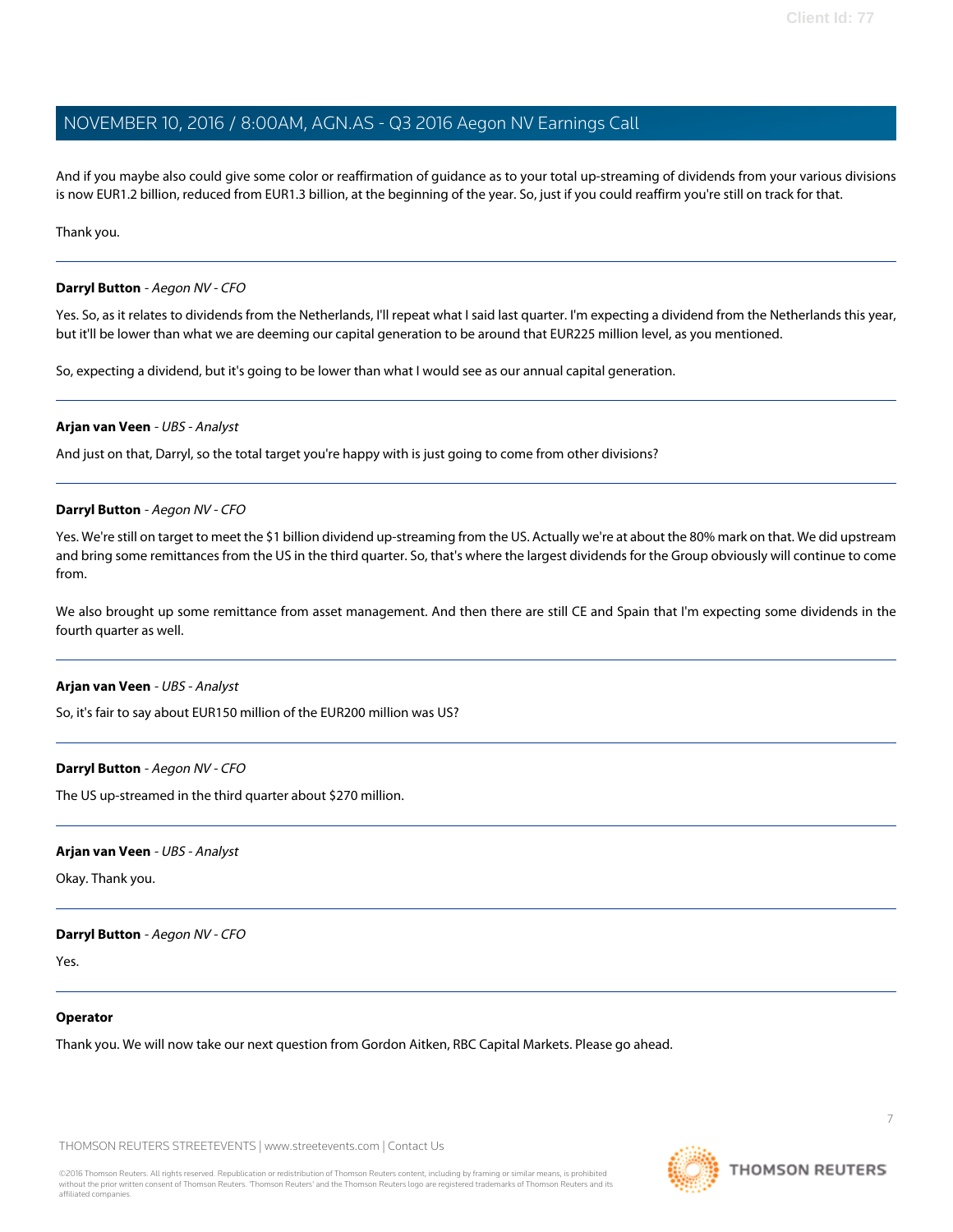### <span id="page-7-0"></span>**Gordon Aitken** - RBC Capital Markets - Analyst

Yes. Morning. Three questions please.

First on the Mercer net outflows, I mean, you mentioned there they were in your expectations, but an 18% annualized for the quarter seems high. What was your expectation when you bought that business? And if you could say, please, if it continued into the fourth quarter?

In the US, I mean, have we reached a trough on VA sales? And is there any impact on the in-force book of the Department of Labor ruling?

And the final question is in the UK, the result of three legacy platforms in the UK, these all started out as funds supermarkets rather than wrap platforms. And one of them has announced a significant charge due to basically upgrading and basically moving from a fund supermarket to a wrap. Do you think you need to spend significantly on Cofunds?

Thank you.

### **Alex Wynaendts** - Aegon NV - CEO

Yes. Hi Gordon. Let me say something on Mercer. So, when we acquired Mercer, we were well aware of the fact that a number of customers would not be effectively moving to our platform. Actually in the whole due diligence it was already clear from the beginning that quite a number of customers were already in the process of leaving. And, therefore, it is really what we said; anticipated.

Now, these are often customers with a lot of assets, large customers with significant assets, so what you see is that you get assets leaving the business. But, then taking into account also that we have reflected this in our pricing and our pricing is adjusted based on the amount of customers that stay with us, we're comfortable that this is an attractive transaction, going forward.

What it also brings to us is that we are now also into an environment where we can pitch for the much bigger cases. Before Mercer we did not have that capability. And we are now pitching and we are now in final rounds for significant larger cases than we had before.

And, finally, as I said in my introduction, we have been chosen by Mercer also as their record keeper for their -- they have also their own proposition, DC proposition, which means we're going to see a lot of business coming.

So, you have to look at the thing as a whole. And, as such, this acquisition remains very attractive for us. And also continues to meet our own hurdle for -- from a financial point of view.

I think in terms of VA sales it's not much has changed really since last time. What we see is that the [distributors] are all starting to gear up and getting prepared for the life, I would say in the new world, where they, in most cases with one or two exceptions as we understand, are preparing to offer on one side a commission proposition and another one a fee-based proposition.

And we're well ready for that. And, as you know, actually Transamerica had a fee-based proposition already for some time. And that means that we are well prepared for entering into this new environment with a proposition which has both a commission-based and a fee-based proposition.

Having said that, it does take some time. It is being -- for many of our distributors it has been a distraction in a sense. They need to work out exactly how this is all going to work and that has been reflected in an overall lower volume of sales in the market.

So, on the platforms in the UK, Darryl, would you like to add something about what we expect in terms of our integration expenses?

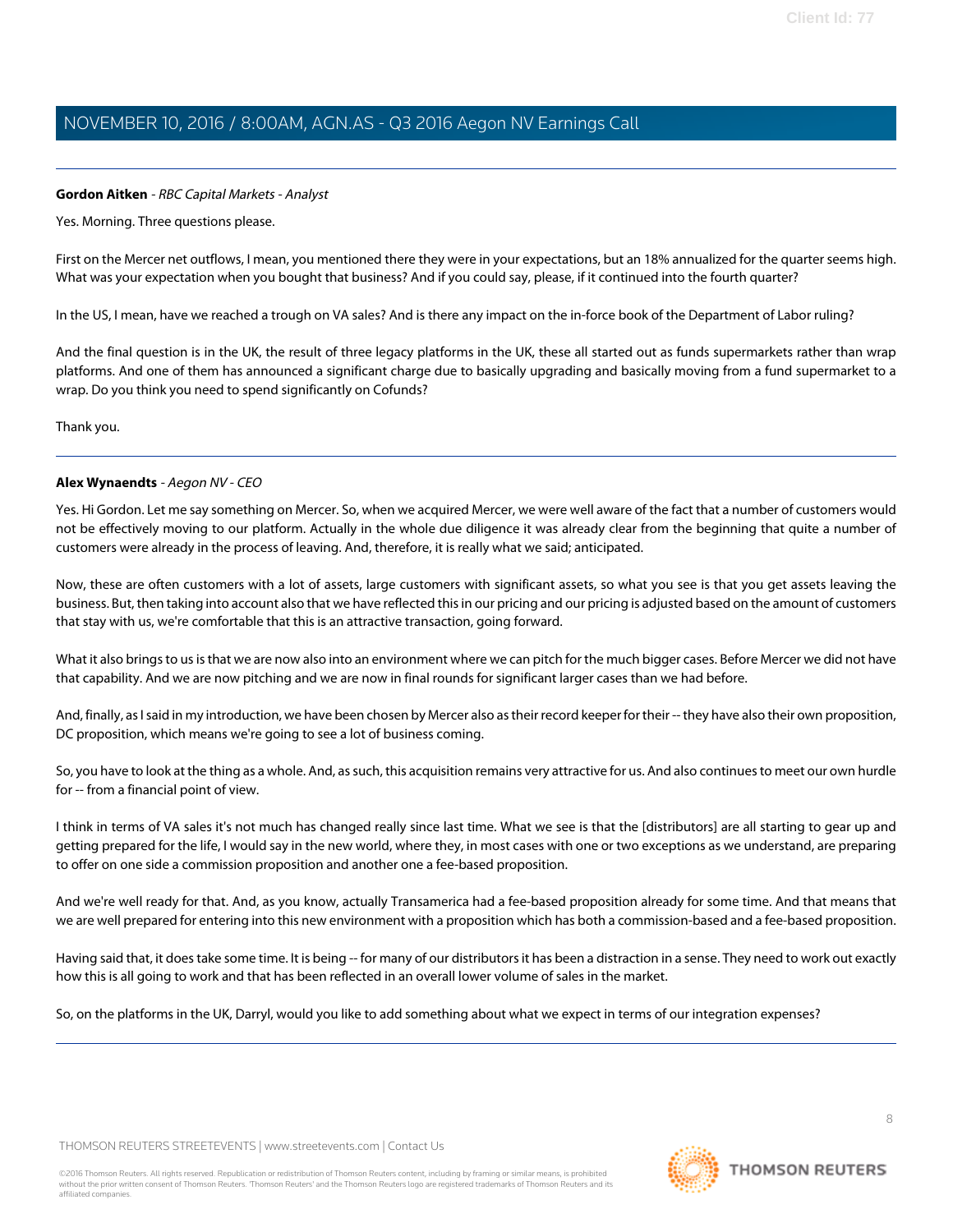### **Darryl Button** - Aegon NV - CFO

Yes. Well, I think on the generic question of -- are we going to invest in Cofunds? I mean, first and foremost, we're going to be converting that business over onto our platform. And that was the thesis behind the acquisition. But there will be integration costs associated with that. And we -- I think we disclosed that at the time of the acquisition around GBP60 million is what we're anticipating from that integration exercise.

### **Gordon Aitken** - RBC Capital Markets - Analyst

So, on the point in the US VA book and the Department of Labor, is there any impact at all so far on the in-force book, please?

### **Darryl Button** - Aegon NV - CFO

Well, I think we're going to stick to our guidance on that. On the qualified sales we are going to see upward to the neighborhood of up to 30% sales reduction. We think that that comes across the industry as a whole and we think we'll have our fair share of that.

Qualified sales, when you take that as a percentage of our total sales that means you can see a 20% reduction in sales in the book.

### **Gordon Aitken** - RBC Capital Markets - Analyst

The question's not about new business, it's about in-force business, please.

### **Darryl Button** - Aegon NV - CFO

On the in-force?

### **Gordon Aitken** - RBC Capital Markets - Analyst

Yes.

### **Darryl Button** - Aegon NV - CFO

Sorry, maybe I missed that first part of the question. Do I expect an impact? You mean an impact in terms of additional lapses from the in-force? Is that what you're asking?

### **Gordon Aitken** - RBC Capital Markets - Analyst

That's right, yes.

### **Darryl Button** - Aegon NV - CFO

No, I don't think so. At the end of the day, I don't expect the business to -- well, I think if anything the business is perhaps a little bit stickier on the in-force because of the restrictions that will be in on any attempt at trying to turn the business. But other than that, I don't think they'll be material.

### **Gordon Aitken** - RBC Capital Markets - Analyst

Thank you very much.

THOMSON REUTERS STREETEVENTS | [www.streetevents.com](http://www.streetevents.com) | [Contact Us](http://www010.streetevents.com/contact.asp)

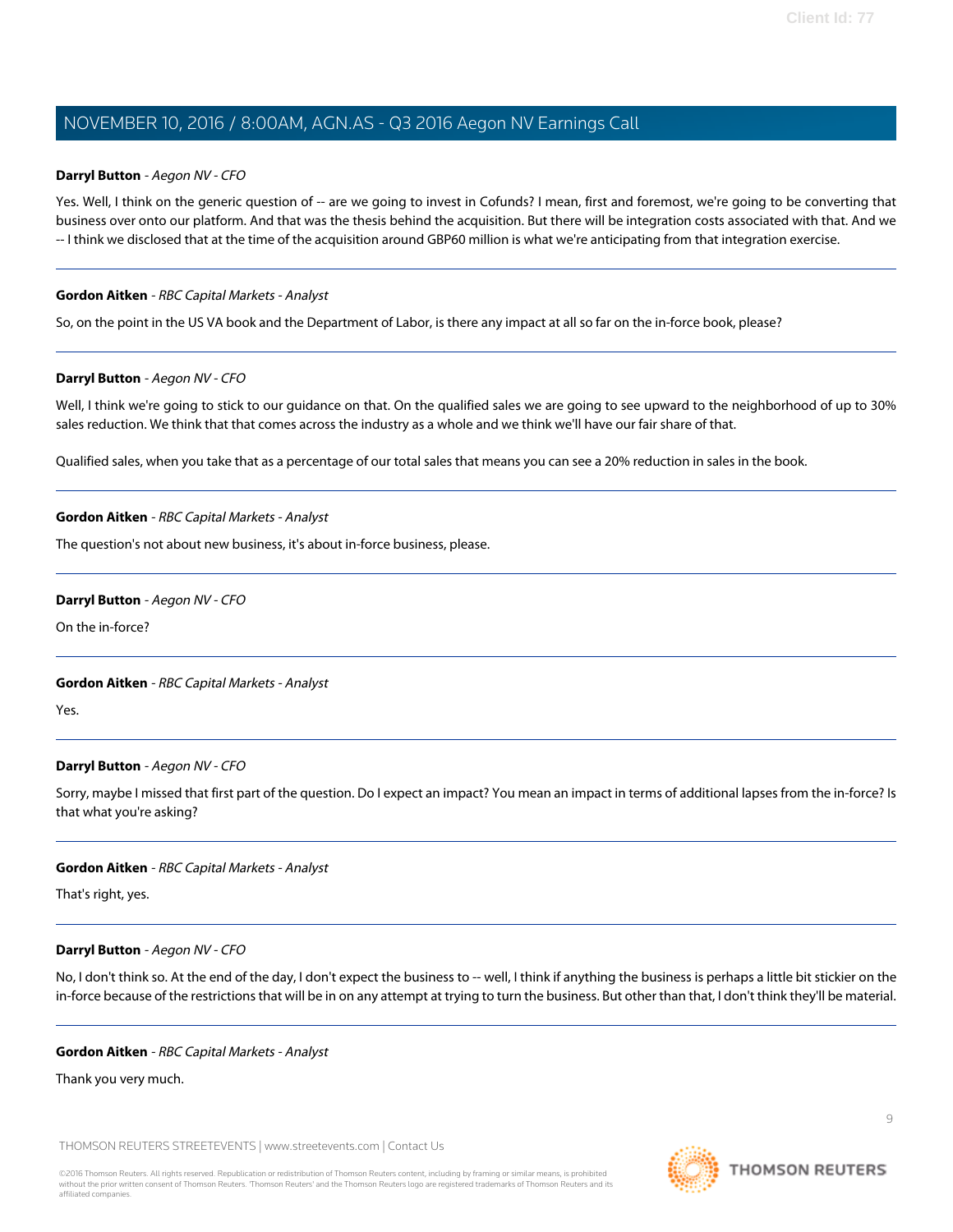### **Darryl Button** - Aegon NV - CFO

Yes.

### **Operator**

<span id="page-9-0"></span>Thank you. We will now take our next question from Matthias de Wit from KBC Securities. Please go ahead.

### **Matthias de Wit** - KBC Securities - Analyst

Hi. Good morning. Three questions, please, from my side. The first is on the Dutch business. Is it possible to provide more color on the nature and the quantum of the management actions you are implemented during the quarter?

And linked to that, you also referred to longevity impact. Could you also maybe quantify the impact it had on solvency? And I wonder in this respect whether your hedges absorbed any of these updated longevity assumptions impact.

Second question is on the UK pension deficit. Is it possible to provide an update on where we are today? And I also wonder if there is any need from your side or whether you see any need to fund the plan going forward or could this have an impact on dividends, for example?

And my last question is on the holding IFRS expenses. They're trending down, currently at EUR35 million for the third quarter. I wondered whether this is a good run rate for the future and whether we should expect any further decrease. Is there, for example, also an efficiency program running at the holding company currently on top of the EUR200 million program you have for the US and Dutch business, please? Thank you.

### **Darryl Button** - Aegon NV - CFO

Okay. That was a lot. I'm going to try and take those in order. Let's see, on the -- the first one I think was on the Netherlands, on the management actions. The management actions were actually we implemented some additional spread hedges. We do find that under Solvency II a lot of the capital we end up holding is for sovereign spread risk actually and overall spread risk, so we put some hedges in place that actually helped bring down the IR1 component of our Solvency II capital. That did offset the impact that we had from strengthening our longevity assumptions. And those were -- I don't have the exact numbers, but they were in the neighborhood of 5 points on the capital ratio, plus and minus, that offset each other.

Let's see, you asked also about whether the hedges absorbed some of that longevity. Yes, they help, although keep in mind some of the -- a lot of the hedges we have are for some of the more severe shocks that we see in the future on longevity. So it helps but it doesn't certainly mitigate the longevity exposure that we have.

On the pension deficit, I think I'll probably just defer you to IR to get the actual numbers. What I would say is that IAS 19 deficit numbers are all inside the solvency ratios. So as we talk about and disclose our solvency ratios, those deficits are all accounted for there upfront. So I that that -- I think that's the answer that I'll leave you with there.

On the last one, was on holding expenses, I think, if I wrote that down right. Yes, I think it is a decent run rate, what you're seeing. The expenses do represent and reflect the EUR5 million cost reduction that we've been putting through the holding. The only thing I would guide maybe a little bit differently is we do have a senior maturity, a bond that's going to mature next summer, so we are possibly looking at refinancing that in the near term and that could have a temporary effect of increasing holding funding costs for a short period of time.

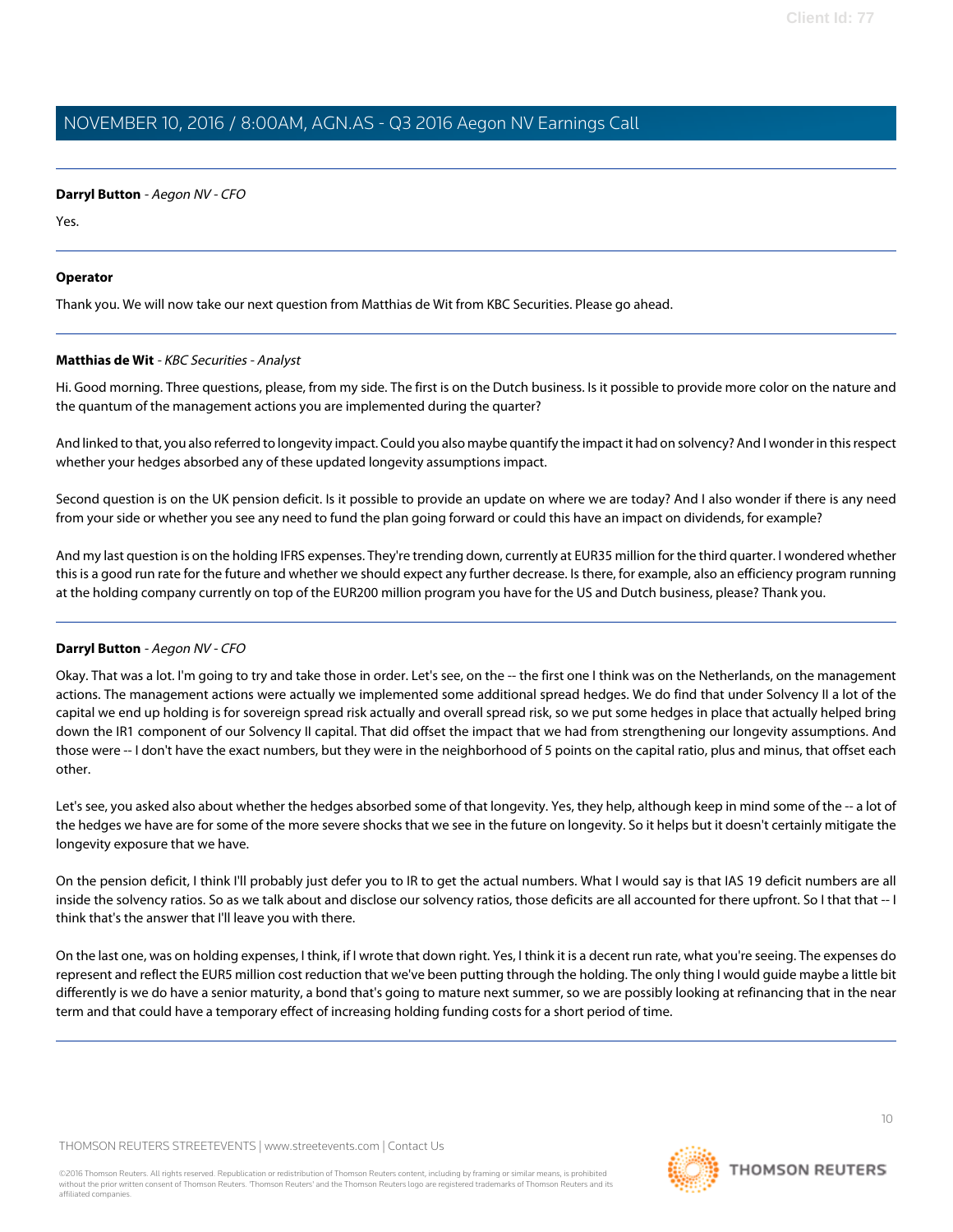### **Matthias de Wit** - KBC Securities - Analyst

Okay. And on the -- I think in terms of cash holding, operating financial expense, you've been guiding for a EUR300 million annual impact. Is that still the right number to look for?

### **Darryl Button** - Aegon NV - CFO

Yes, that's still a pretty good number, with the possible exception of prefunding a debt maturity next summer. But other than that, that's a good run rate number.

### **Matthias de Wit** - KBC Securities - Analyst

Okay. Thanks a lot.

### **Operator**

<span id="page-10-0"></span>Thank you. We will now take our next question from Andy Hughes from Macquarie Group. Please go ahead.

### **Andy Hughes** - Macquarie Group - Analyst

Hey, guys. I just got a couple of quick questions, if I could. The first one is coming back on the Universal Life changes. I guess I was a bit surprised given the higher mortality in the quarter, which obviously has been a one-off, but also the comments you've made previously about lapse rates, that there wasn't a bigger charge for Universal Life in the US. Is this partly because of price rises coming through or could you explain what's going on there, please?

And I guess the second question is on the US -- sorry, the Dutch solvency move, the 5% to 10%. If I understand the answer to the previous question, you're talking about minus 5% for Dutch longevity and something else for market conditions. Is that right? Is that in the 5% to 10% move? And the Dutch solvency, presumably if it was done today, given what's happened to Dutch mortgage spreads, it would be higher than where it was at the end of the quarter. Could you give us a comment on that?

And then finally, just trying to get a feel about US interest rate sensitivity for the business. Are you reserving at 3.75%, the same as [Voyeur]? I can see the 4.25% for IFRS ultimate rate. I'm just wondering where the US reserving rate is and how I should think about US rate sensitivity, please. Thanks.

### **Darryl Button** - Aegon NV - CFO

Yes, okay. It's Darryl. I'll take those. On the UL, I think your first question was why were there not larger charges in the assumption change process? There we did have some offsetting items. We did take -- we did increase provisions for persistency experience that we're seeing on the secondary guarantee products. That's where we're continuing to see people exercising those guarantees in a more efficient way than what we had anticipated.

But we were able to actually offset that with a couple of offsetting items. We have some additional management actions in there in terms of increasing monthly deductions. And in addition to that, we actually had some very conservative modelling assumptions for our index Universal Life crediting rates and we were able to bring that back in with our normal practice. And so those all offset each other and resulted in a fairly small number for the quarter.

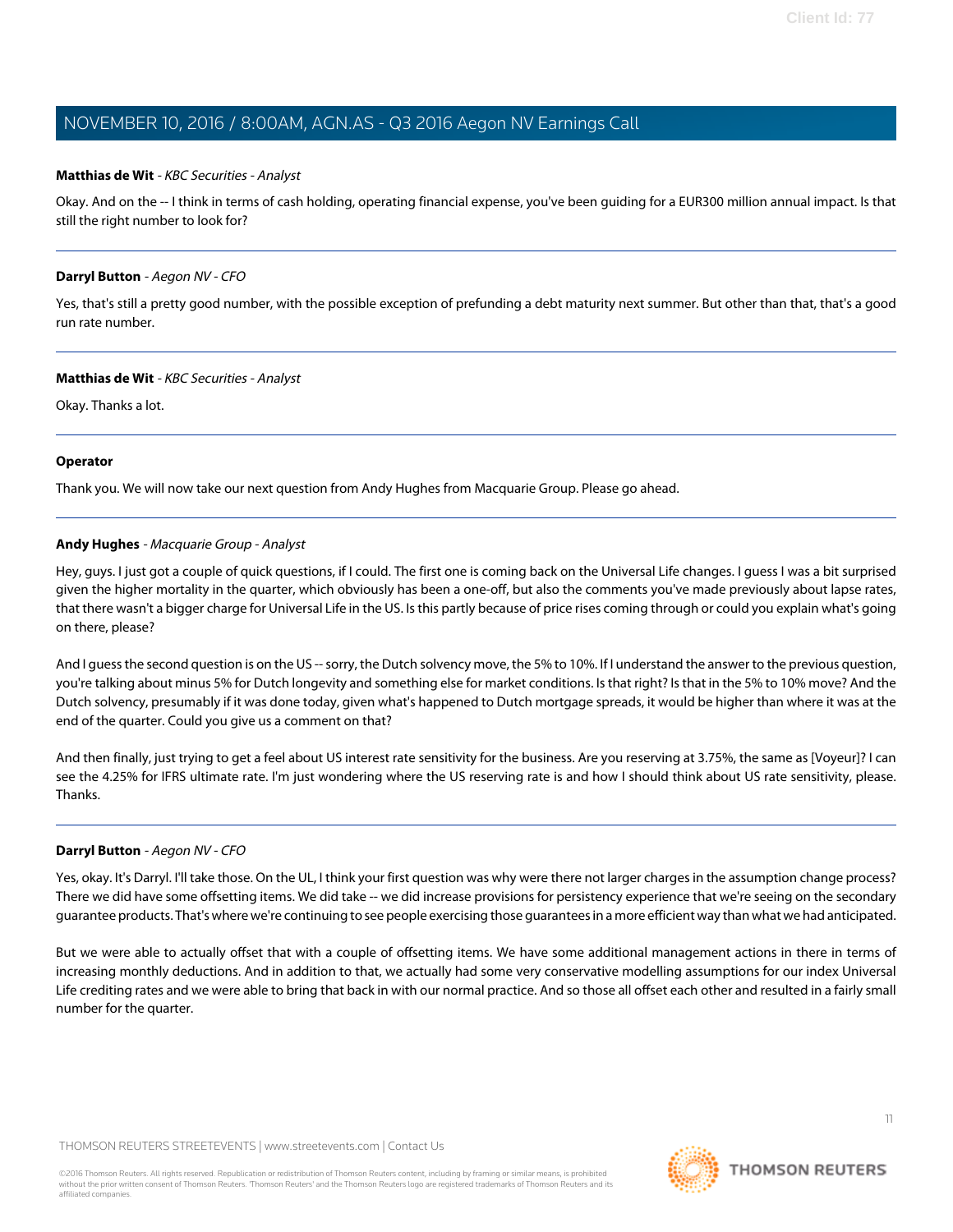I think your second question was on the Netherlands Solvency II, just asking for a little more color behind my comments on the 5 to 10 points. The 5-to-10-point reduction in the Dutch solvency ratio was primarily related to the spread movements that we've seen. We've seen -- we do have a basis risk in our solvency position. That is the risk that -- overall, the EIOPA volatility adjuster, corporate spreads.

The risk is that those tighten. Those are what's used for the discount rate on the liabilities. And the bonds and assets that we actually hold widen, and that's exactly what happened in this quarter. So we have -- that basis risk was the biggest impact and then a smaller impact from the longevity that I mentioned before, offset by the management action.

So all in all, if you put that all together, I would expect somewhere between a 5- and 10-point reduction on the Dutch solvency ratio.

Your last question was on the interest rate assumption used in I think our statutory results in the US. It is in line with our IFRS assumption at the 4.25% level. That's a 10-year assumption on the 10-year treasury.

### **Andy Hughes** - Macquarie Group - Analyst

Okay. And that hasn't been reviewed downwards in line with what some other people are doing at the moment?

### **Darryl Button** - Aegon NV - CFO

Actually we did revise it downward two years ago, and what we are seeing is a movement in the US. There are a few people that are reducing their rates, but generally they're reducing to the level that we're at now, particularly on the IFRS side. That's what we're seeing now. So we find ourselves very much now in the middle of the pack, whereas two years ago we were probably one of the more conservative rates.

### **Andy Hughes** - Macquarie Group - Analyst

Great. Thanks very much.

### **Darryl Button** - Aegon NV - CFO

Yes.

### <span id="page-11-0"></span>**Operator**

Thank you. We will now take our next question from Nick Holmes from Societe Generale. Please go ahead. Your line is open.

### **Nick Holmes** - Societe Generale - Analyst

Hi there. Thank you very much. Just a couple of questions. I wondered if you could give us an update on the US run-off portfolio. I'm just wondering whether the rise in bond yields might make disposal candidates more promising within that portfolio.

And then second point is, returning to the DOL, I just wondered whether you think the Republicans might be a little bit more forgiving on the DOL and whether there might be, therefore, a positive change for the industry. Thank you.

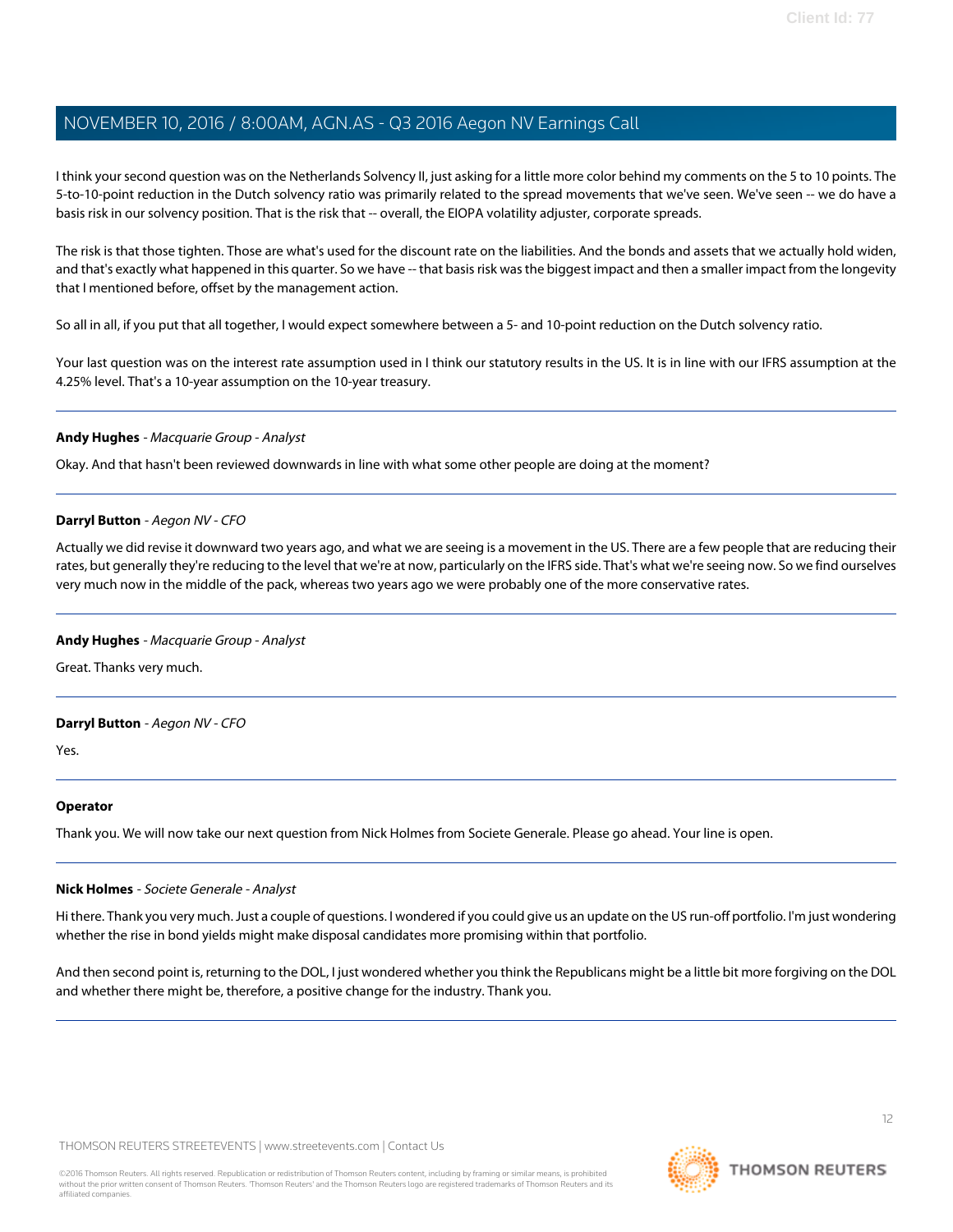### **Alex Wynaendts** - Aegon NV - CEO

Nick, let me take the question on the run-off portfolio. Yes, we have consistently said that somewhat higher interest rates would make a disposal more attractive, would allow us to get a more -- a price more in line with what we believe it's worth economically. So the rise in interest rates certainly helps.

But I would like to remind you that it's not only about the price, but it's also about the structure of the transaction. This is not a legal entity that is -- would be for sale. It is effectively liabilities that we would have to transfer to a buyer with assets. And therefore it's extremely important that we have a good counterparty risk.

In other words, it would make no sense in transferring assets and bringing that to an entity that would require us to hold quite a lot of capital for counterparty risk. So therefore it's more complicated than just the interest rates, but certainly interest rates will help in this direction.

Yes, on the Department of Labor, it's an interesting question, which we have asked ourselves too. It's obviously too early now to make any statements and any changes in expectations. I believe also the first step is really to see to what extent the new government or the new President will appoint people to his governance. There's some names circulating, but nothing has been done. And I think it's only after we see who his key cabinet members will be that we will have a better picture about the implementation of this rule.

I would say to you that my personal feeling, and this is very much personal, is that this has been very much put in the minds of the people and it was also seen as a positive for the care of protecting the interests of our customers, of customers in general. And therefore I would believe, but it's a personal view, that it's more likely that this will stay in the form it is than it would change really very much.

### **Nick Holmes** - Societe Generale - Analyst

Okay. Thank you very much. Very clear answers.

### <span id="page-12-0"></span>**Operator**

Thank you. We will now take our next question from a Nadine van der Meulen from Morgan Stanley. Please go ahead.

### **Nadine van der Meulen** - Morgan Stanley - Analyst

Good morning. I was wondering if you could give a little bit more detail on the capital generation for the Group. It says on slide 26 that it's around EUR0.2 billion. That was the same as 18. Could you be a little bit more specific there? Has it gone up; has it gone down? Is it more towards the EUR1.6 billion of the EUR2.4 billion level? So if you could give some more details there that would be appreciated.

And I suppose the second question is, with regard to -- yes, if you can comment on what you think the implications are of potential increase consolidation in the Dutch insurance space for Aegon's Dutch insurance business. Thank you very much.

### **Darryl Button** - Aegon NV - CFO

Hey, Nadine. I'll take the first one on capital generation. On a normalized level we're showing that if you exclude the markets and the one-timers we're at EUR0.3 billion, EUR300 million. Just to put a little bit more detail behind that, I have talked about the EUR1.3 billion as our target generation, and that's EUR325 million, to be more specific, per quarter.

What we're seeing is, with the annuity sale in the UK, that drops down a little bit in more around the EUR300 million level and then will come back as we integrate Cofunds and, as we showed you at the time of that acquisition, as we get the UK cash generation back up to the GBP70-per-year level that we expect to coming out of the integration.

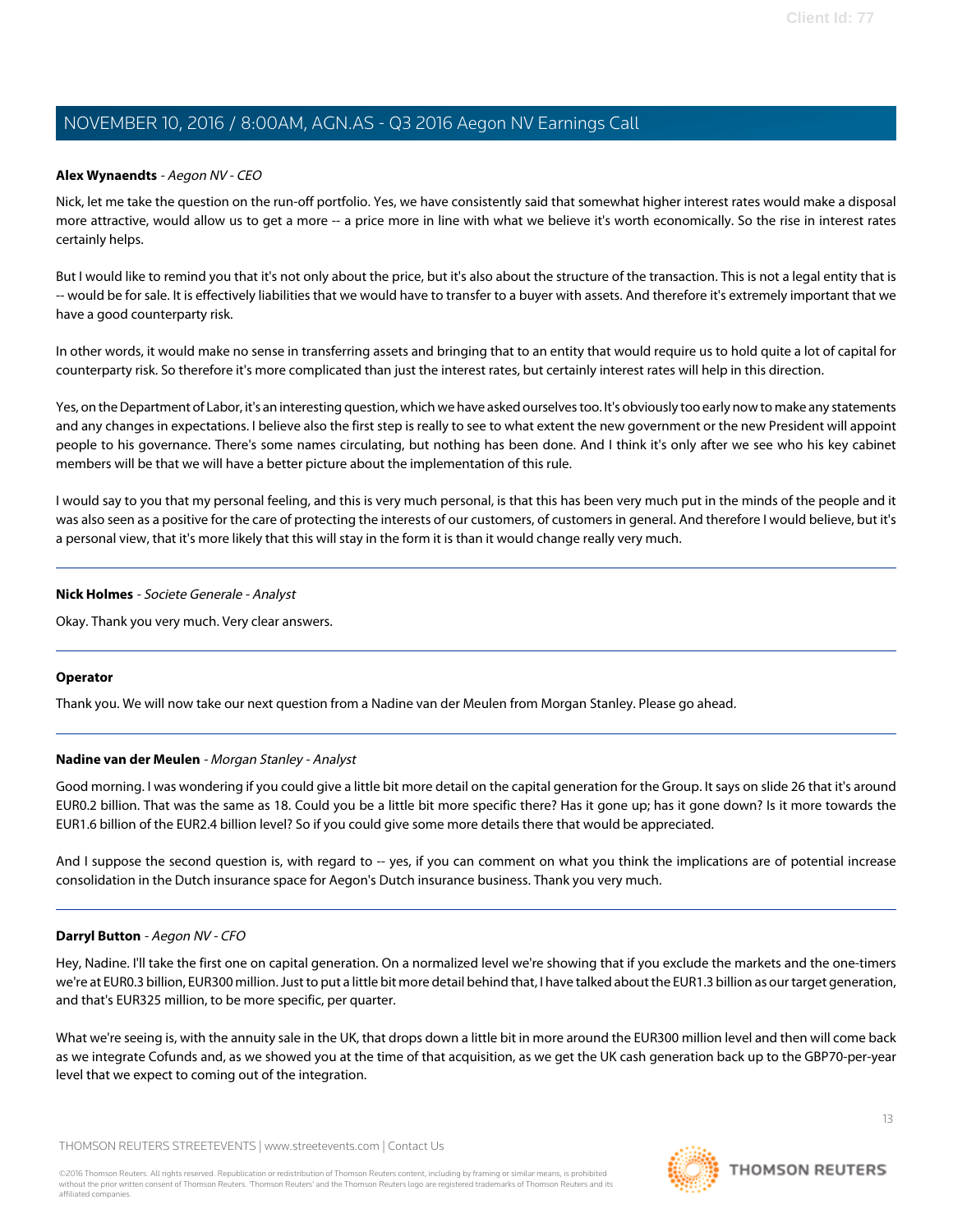So it was EUR325 million, down to about EUR300 million right now, and will be, hopefully, quickly back up at the EUR325 million level per quarter.

On the second question?

### **Alex Wynaendts** - Aegon NV - CEO

Yes, on the consolidation, Nadine, I would say that the Dutch market will benefit from consolidation. And at the same time, I'd like to remind what we said all along, is that in the Netherlands Aegon is very clearly focusing on organic growth. We believe that a lot of the growth will come from the whole area and environment of the work side, so it's about saving through employers, saving for pensions for the future. And that's where we see most of the growth.

And as you know, we have a very strong, a very strong market position, even a leading market position that we will certainly mainly. And that's where we will be focusing all our efforts, on growing this further organically.

### **Nadine van der Meulen** - Morgan Stanley - Analyst

Okay. Thank you very much.

### **Operator**

<span id="page-13-0"></span>Thank you. We will now take our next question from William Hawkins from KBW. Please go ahead.

### **William Hawkins** - Keefe, Bruyette & Woods - Analyst

Hi guys. Thank you. In the January Investor you talked about the health profit signature having an 8.7% premium factor and 22-basis-points reserve factor. Given all the changes that have happened this year and now your assumption change, what should we be plugging in for where those margins are going in the future? Obviously a number would be great. If not, I'm just trying to get a feel after this change. Are we restoring the earnings power you expected in January or is it going to be lower or maybe even higher?

And then second, just briefly, the timing change in the US dividend, is that something that will occur now regularly? Are we going to expect more US dividends in the third quarter? And just broadly speaking, why has that happened? Thank you.

### **Darryl Button** - Aegon NV - CFO

Hi Will. It's Darryl. Let's see. On the model for the health earnings, actually the US, as you know, we're going to be -- well, sorry, I won't be here, but in New York in December. It'll be a focus on the US business and in fact they'll be coming with some updates to their earnings model.

But I think what I can -- so I will defer their earnings model 'til December. But what I can tell you is, based on the assumption changes, we actually -- going forward, I actually expect a small positive run-rate impact on the health earnings coming out of those assumption changes going forward. So we'll be able to sustain, if not mildly improve those results. And that's a directional comment and the US will fill in the details in December.

The second question was on the timing. No, that was unusual. We had -- we did some holding company restructurings in the third quarter and that led to actually some capital naturally flowing back to some parent holding in the third quarter. That's the source of the [EUR]275 million. I would not expect that to continue in the future. We'll probably fall back into our twice a year, second quarter and fourth quarter for US remittances.

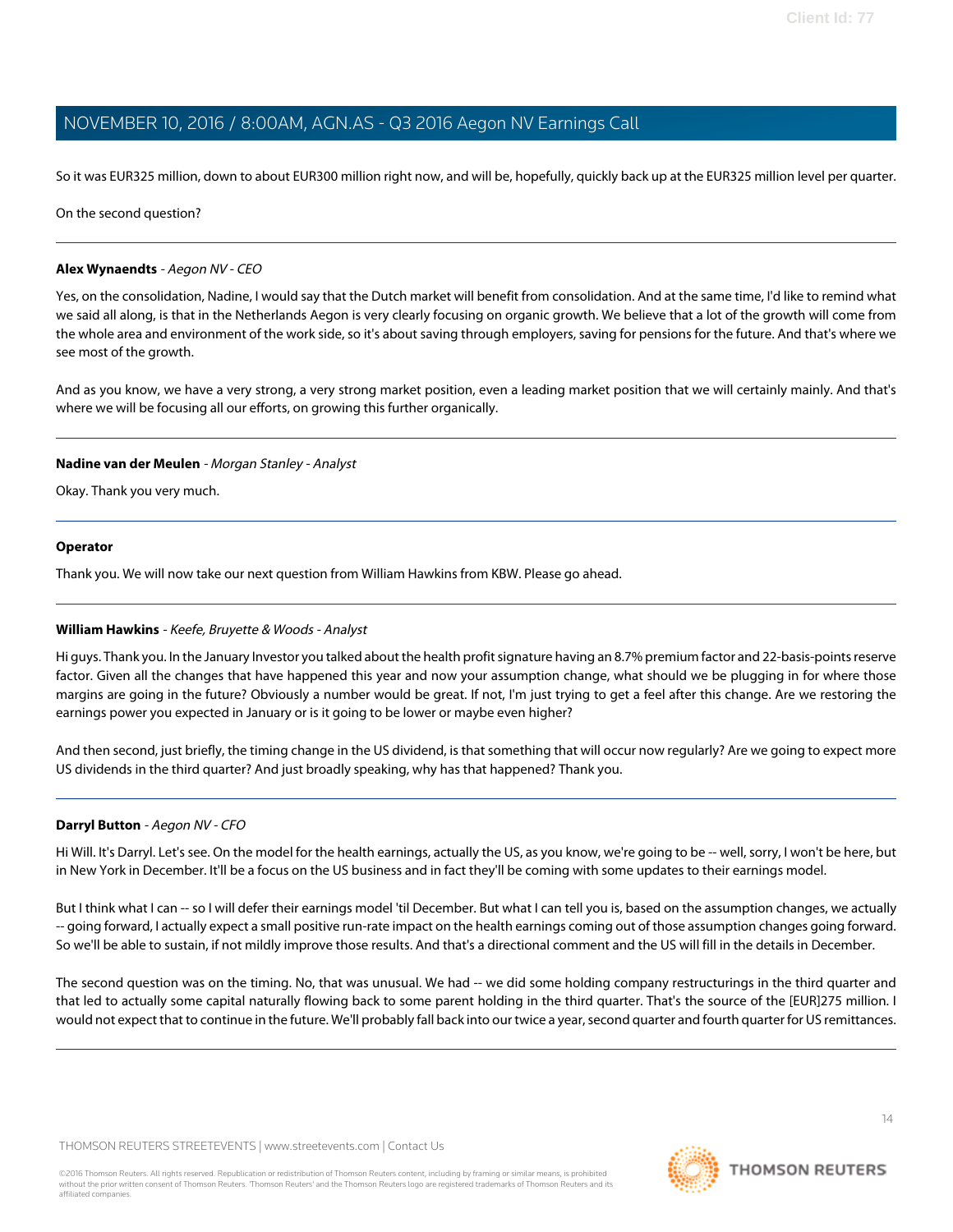### **William Hawkins** - Keefe, Bruyette & Woods - Analyst

Thanks. Thanks, Darryl, for your help over the years. Cheers.

### **Darryl Button** - Aegon NV - CFO

Yes. Thank you.

### **Operator**

<span id="page-14-0"></span>Thank you. We will now take our final question from Steven Haywood from HSBC. Please go ahead.

### **Steven Haywood** - HSBC - Analyst

Good morning. Thank you for taking my question. It's to do with the potential of debt refinancing a 2017 senior bond here. Is there -- because you're getting fairly close to the growth leverage ratio maximum target, 26% to 30%, would you consider redeeming the debt fully next year? And is there need to redeem this bond because of the sale of UK annuity books or would you just consider refinancing it in whole?

And then if you could just discuss your capacity you have on Tier 2 debt and restricted Tier 1 debt under the Solvency II framework, please. Thank you.

### **Darryl Button** - Aegon NV - CFO

Hi Steven. Yes, we've done some thinking in this area. Right now we're leaning towards just simply refinancing the senior maturity next summer and not letting that redeem. And, frankly, we're looking at fairly favorable market conditions right now to do that, so I think it would be reasonable to assume that we'll refinance it and we'll refinance it with a senior.

I think that there isn't really a lot of appetite to do a Tier 2 issuance at this point. Keep in mind the capacity for things like Tier 2 are a function of your underlying FCR as we continue to migrate towards more fee business going forward, and the reduction of the sale of the annuities in the UK as an example of that. We continue to look at ways to bring our FCR down, so I think refinancing at a senior right now, maintaining the liquidity is the most optimal position for us. And that's what I would look for the Company to do in the coming months.

### **Steven Haywood** - HSBC - Analyst

Thank you very much.

### **Darryl Button** - Aegon NV - CFO

Yes.

### **Operator**

Thank you. I would now like to turn the call back to Alex for any additional or closing remarks.